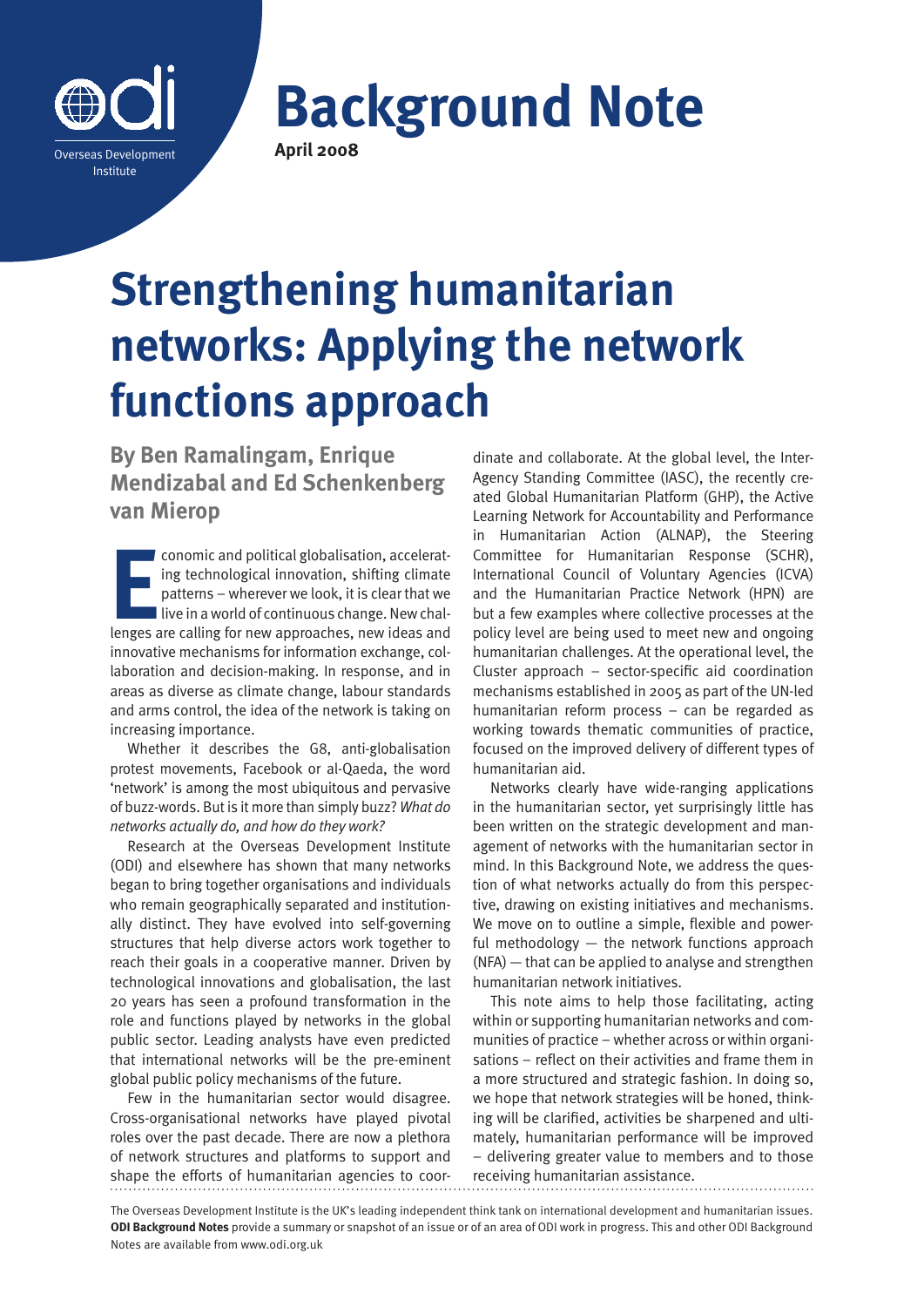## **The lifecycle of a network**

Analyses of networks suggest that they are usefully seen from a lifecycle perspective. Networks often emerge organically and cannot always be forced into existence. They can, however, be fostered by identifying areas where specific network functions might be required or usefully performed to benefit members.

After the initial excitement, the network needs to maintain interest and build commitment through face-to-face meetings, introducing new and challenging perspectives and building wider support and relevance. Networks can come to an end too, if members reach their original objective, or when there is a natural fragmentation of a network into multiple smaller networks with more defined purposes.

Throughout the lifecycle of a network, it is important to ask the question: how can the network maintain and sustain relevance for its members? Research has shown that it is especially valuable and useful to analyse the functions performed by a particular network, how well it performs them, and how it should adapt to external changes and internal dynamics. It is vital to keep asking this question throughout the lifecycle of a network.

## **Network functions in a humanitarian context**

Our research and advisory work on networks in the aid sector has adapted a model of networks developed by leading public policy analyst Stephen Yeo. It has proved a powerful mechanism for the systematic exploration of what networks actually do.

This work suggests there are six overlapping functions for networks that different networks perform in varying mixtures. The functions are described in more detail below, along with relevant examples from networks across the humanitarian sector.

#### **Function 1: Community-building**

The community-building function promotes and sustains the values and standards of a network of individuals or groups. These networks often include similar kinds of members, and as a result they lead to strong links within the network but only a few weak links beyond it. Some make the transition from communitybuilders to 'Amplifiers' and 'Conveners'.

A good example of community-building network in the humanitarian field is the Steering Committee for Humanitarian Response (SCHR) — a small group of eight major non-UN humanitarian agencies. A significant part of its work is devoted to peer review: two members of the network review the work of another member in a particular thematic area. Another good example is the Interagency Working Group

(IWG), which brings together seven international non-governmental agencies. Collaborative projects between these agencies, such as the Ambiguity and Change initiative, and the Gates-funded Emergency Capacity Building Project have led to stronger crossorganisational relationships, greater exchange of ideas and experiences, more innovation and – importantly, for the community role – trust-building between individuals at the head office and operational levels.

#### **Function 2: Filtering**

Filtering allows the organised and productive use of information, providing decision-makers with a valuable support service. There is evidence that NGO networks fulfil an important filtering function by synthesising ideas and evidence from diverse sources.

A particularly good example of filtering by a network in the humanitarian field is the International Council of Voluntary Agencies (ICVA), a global network that brings together humanitarian and human rights NGOs as an advocacy alliance for humanitarian action. Through its secretariat, ICVA categorises information in a way that is practically useful and relevant to its network members. It also performs the important next step of analysing and synthesising information and offers the products in an easy-to-digest form to the members, such as regular updates on policy developments. The Humanitarian Practice Network is also a good example of a filtering network, working to bring together the experiences of the members through regular Exchange newsletters and a blog, and developing Good Practice Guides and Network Papers in response to members interests and needs.

#### **Function 3: Amplifying**

Amplifying means taking a private or complex message and turning it into a public or more understandable message. Amplification can be used to disseminate a message or idea, and can also be part of a two-way process of communication and feedback.

In the humanitarian sector, there are countless examples of Amplifying network functions. One of the best known is the African news website IRIN, providing humanitarian news from sub-Saharan Africa, the Middle East and Central Asia to a wide audience. IRIN has regional desks in Nairobi, Johannesburg, Dakar and Dubai, an extended network of staff in sub-offices and correspondents in the field. It targets decision-makers in relief agencies, host and donor governments, human-rights organisations, humanitarian advocacy groups, academic institutions and the mainstream media networks. Another good example is the East Coast Development Forum (ECDF), a network of 12 Indian NGOs that mobilised in response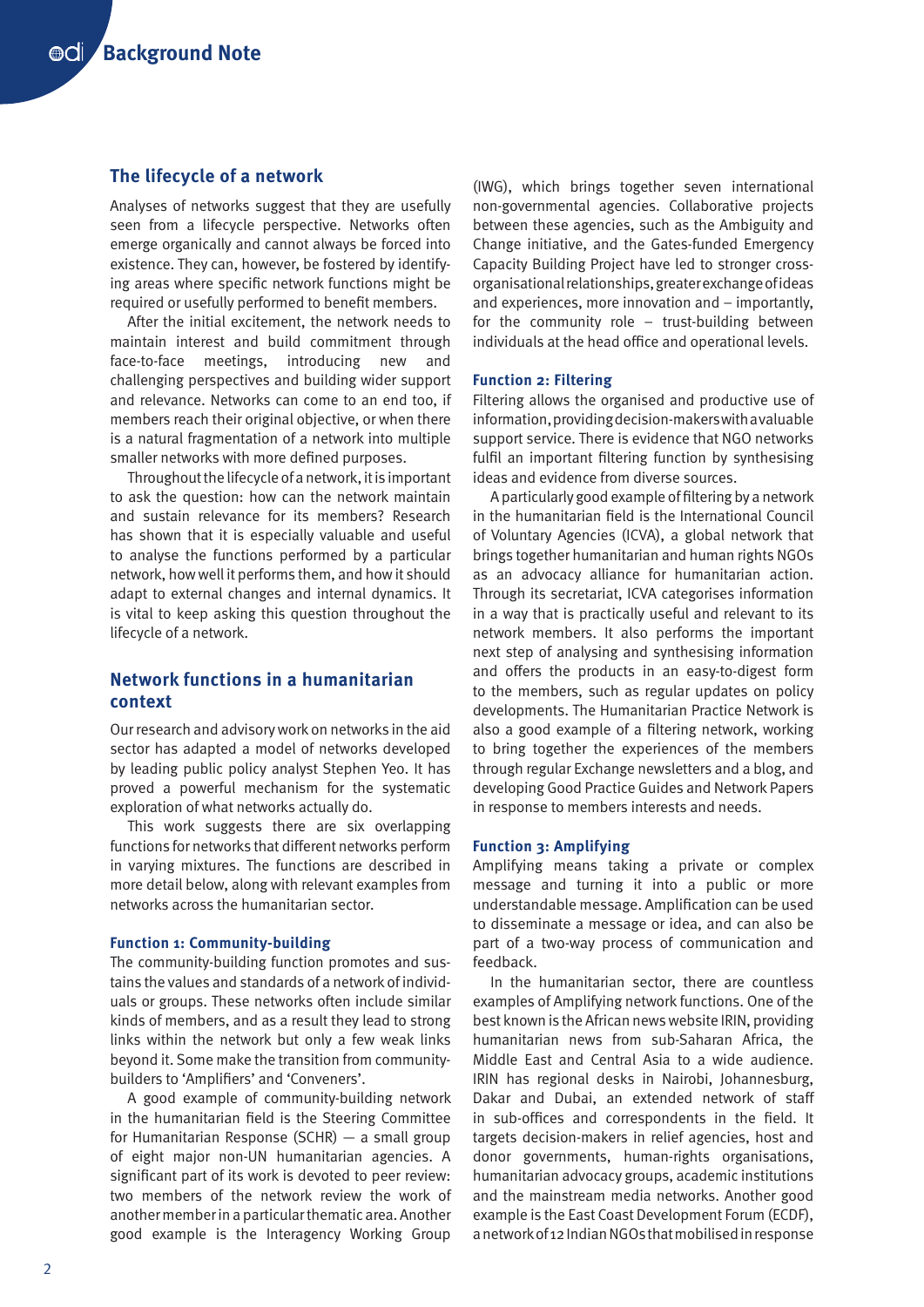to the tsunami. As a result of lessons learned during this work, the network initiated collaborative advocacy work, lobbying the state and national government to protect the regional natural resource base and to strengthen disaster mitigation efforts. Interestingly, the network emerged from existing joint advocacy networks in response to the tsunami. While it was recognised that NGOs were often poor at networking in relief work, the trust built up through joint advocacy work provided a foundation for better operational cooperation. The tsunami showed existing advocacy networks that they do not necessarily have competing interests.

#### **Function 4: Learning and facilitating**

Learning and facilitating functions help members undertake their activities more efficiently and effectively. Like facilitators at a workshop, this function enables network members to acquire new knowledge and develop practical abilities. While sometimes hard to differentiate from the other functions, it is an increasingly important function because of the need for humanitarian aid agencies to learn collectively.

ALNAP provides a unique sector-wide learning function in the humanitarian world. It has worked to strengthen accountability and learning capacities within member organisations through the provision of tools and handbooks. It also performs other functions, but this is done with the ultimate aim of strengthening the learning and accountability of its members. The Asian Disaster Reduction and Response Network (ADRRN) is an example of a particularly effective regional network, bringing together regional and national Asian NGOs involved in disaster relief and risk reduction to share experiences and undertake joint programming. The Sphere Project to establish minimum standards in humanitarian assistance also uses the learning and facilitating function. It is building a community of practitioners to serve as focal points for the broader humanitarian community wanting to use the Sphere standards, and is increasingly using multimedia and distance learning approaches to share ideas on putting Sphere handbooks into practice. Another example is the Emergency Personnel Network of People in Aid, which works towards improving the member performance in emergency personnel management. It brings together HR professionals, and increasingly senior operational managers, to hear case studies, new methodologies, problems faced and attempted solutions tried in a range of contexts.

#### **Function 5: Investing and providing**

The investing and providing function offers a channel to give members the resources they need to undertake their activities. Investor and provider networks act mostly to connect donors, thematic experts, and trainers with the members of a network. Networks may also invest in or provide resources to nonmember third parties, for example by collaborating to provide resources to organisations outside the network.

Investor and provider networks are seen in many developed countries at the national level where they play a pivotal role in public information campaigns and fundraising – especially when times of crisis provoke feelings of charity among the general public. Good examples of such networks include the Disasters Emergency Committee in the UK and the Samenwerkende Hulporganisaties in the Netherlands. Some of these networks focus exclusively on public information and/or fundraising related to emergency situations, while others have forged structural links with their members on issues such as professionalisation of humanitarian aid and accountability. Elsewhere, the Ethiopia-based African Centre for Humanitarian Action (ACHA) advocates for more efforts by international actors to build the capacity of African civil society organisations to respond to humanitarian crises. The African Capacity Building Foundation, set up by the World Bank and various donors, is an example of how this has already happened on the development side of the aid system.

#### **Function 6: Convening**

These networks bring together individuals and groups from different nationalities, disciplines and practices. This function allows the development of more systematic and sustainable linkages between groups. However, due to the complexity of this function, attention needs to be paid to issues of audience demands and contexts, credibility, authority and communication.

The ProVention Consortium, which addresses disaster risk-reduction by bringing together stakeholders with different backgrounds and constituencies, performs this important convening function. Another example is the Geneva-based Global Humanitarian Forum, led by former UN Secretary-General Kofi Annan. This forum aims to engage a wide range of groups as stakeholders to ensure the cross-fertilisation of ideas and the application of a multidisciplinary approach to issues of common concern in the humanitarian sector. Efforts by the Humanitarian Futures Programme of King's College London to develop the Futures Group, a coalition to improve the dialogue between humanitarian organisations and scientists, illustrate an explicit convening function aimed at two specific – and often disconnected – stakeholders.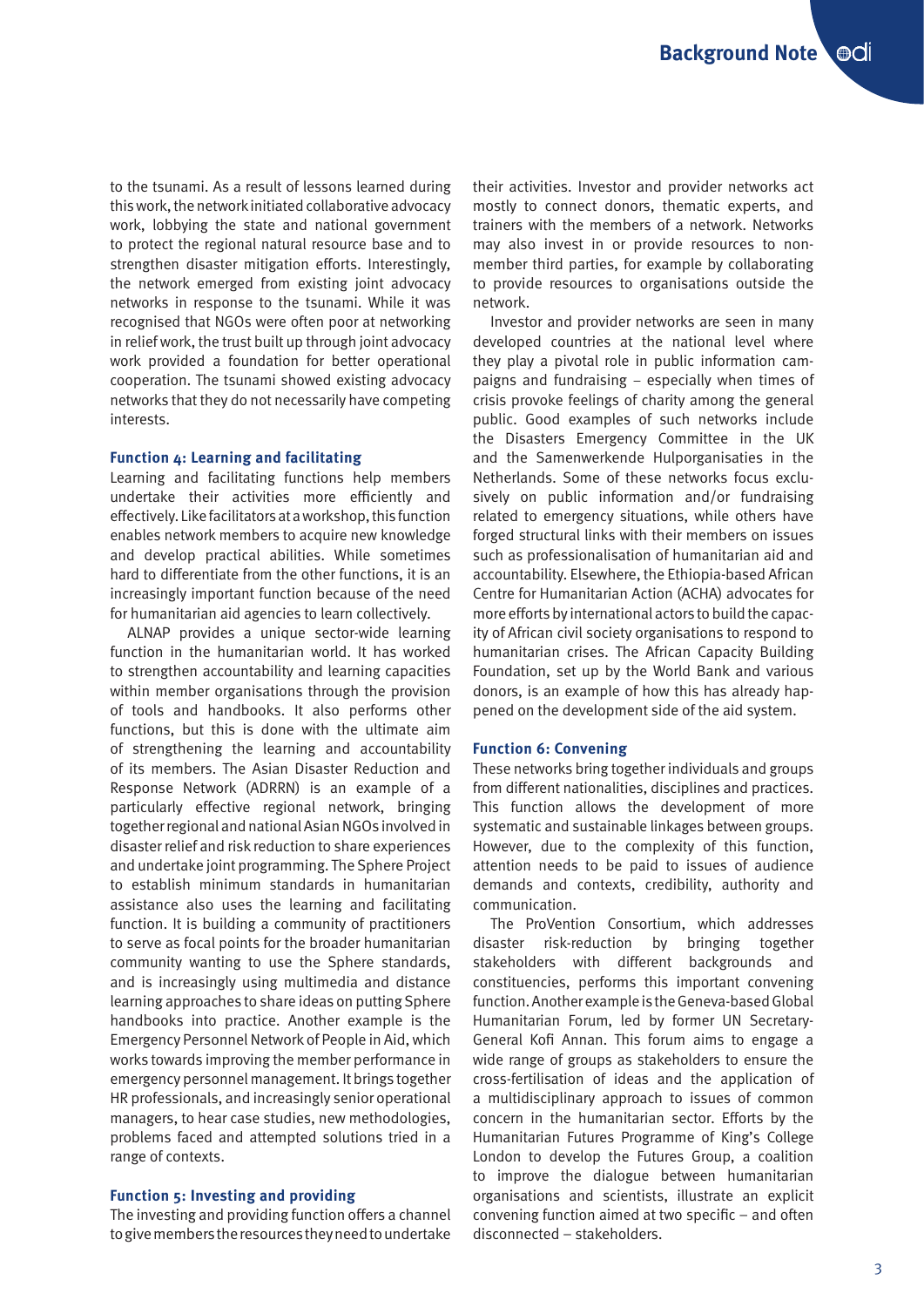## **The network functions approach**

Together, these six functions are at the heart of a simple yet powerful methodology: the network functions approach (NFA), which has played a central role in our advisory and training work on networks and communities across the aid sector.

The NFA has been used in the following ways:

- **•** As a management tool to set strategic priorities for an emerging network, or to re-think the strategic priorities of an existing network;
- **•** As a collaborative learning tool, bringing together different networks to discuss common problems and solutions;
- **•** As a mechanism to analyse existing work plans and monitoring network activities;
- **•** As a model that can be part of an overall approach to evaluating the effectiveness of a network;
- **•** As a framework for comparative case-study research across a range of networks.

This methodology is tried and tested, having been applied within British Overseas NGOs for Development (BOND) in the UK, in NGO networks in Australia, Denmark and in thematic networks and communities of practice operating within a range of international agencies. Recent applications in the humanitarian sector include the development of the new five-year ALNAP strategy and the future ICVA strategy (see Box 1) and the work of the emerging Global Network on Disaster Risk Reduction (See Box 2).

The NFA has also attracted the attention of the private sector, forming the basis of a Master Class in Collaboration for senior executives of global corporations interested in strengthening their internal networks and communities of practice.

The NFA process is simple and very flexible. It can be carried out as part of a workshop session lasting no more than 90 minutes, or as part of a broader consultative process, utilising wide-ranging discus-

### **Box 1: The NFA in practice: Experiences from ALNAP and ICVA**

**ALNAP:** The NFA was introduced to the ALNAP Secretariat midway through the development of the new five-year strategy. A number of objectives had already been identified, but it had been difficult to deal with overlaps and bring them together in a coherent way. The NFA was used as a framework to structure and consolidate feedback from member organisations, leading to five strategic objectives, each of them related to one or two of the key network functions, as shown below. Where two network functions came together under a single strategic objective, this was because that objective required undertaking both of those functions, either simultaneously or sequentially.

| <b>Strategic objective</b>                                                                                                                | <b>Key network function</b>             |
|-------------------------------------------------------------------------------------------------------------------------------------------|-----------------------------------------|
| One: ALNAP will establish stronger links between learning processes and improvements in humanitarian policy<br>and field practice         | Filtering:<br>Amplification             |
| Two: ALNAP will advocate for, and actively promote, improvements in performance in the humanitarian sector.                               | Amplification                           |
| Three: ALNAP will improve system-wide fora for active learning and the exchange of experiences and ideas.                                 | <b>Community Building</b>               |
| Four: ALNAP will work to improve the quality and utilisation of evaluations within the Network and throughout<br>the humanitarian system. | Filtering:<br>Learning and Facilitation |
| Five: ALNAP will expand its global reach and engagement in order to better promote humanitarian learning.                                 | Convening                               |

The NFA was subsequently used to present the final version of the strategy to the ALNAP membership in December 2007. The framework proved especially useful in clarifying what would stay the same and what would change as a result of the new strategy.

'...The network functions approach has proved to be an invaluable tool in the development of the five-year ALNAP strategy. It has helped ALNAP establish a coherent framework which illustrates the differences and complementarities between each strategic objective and how they fit together within the context of the strategic vision. This has enabled the ALNAP membership to engage more fully with the development of the strategy and has provided a means of framing the final product in a lively and understandable fashion. NFA has brought clarity and new energy to ALNAP's strategic processes...' (John Mitchell, Head of ALNAP)

**ICVA:** For an established network such as ICVA, a network functions approach is an indispensable tool in determining its new strategic direction. With a membership as large and diverse as ICVA's, there is always a challenge in providing a range of activities to keep all members satisfied, while maintaining a coherent focus. One (very common!) mistake that ICVA has made in the past is to try to cover too many activities in its workplans and programmes.

 At present, ICVA's dominant function is filtering large amounts of information to aid in understanding new trends in humanitarian policy and practice. However, it also includes elements of 'community-building' and 'amplifying'.

 In its strategic review process, currently underway, ICVA will use the NFA to determine whether it is ideal to maintain this combination of different functions, or whether there is a need to concentrate on a single distinct function and build the work of the network around this.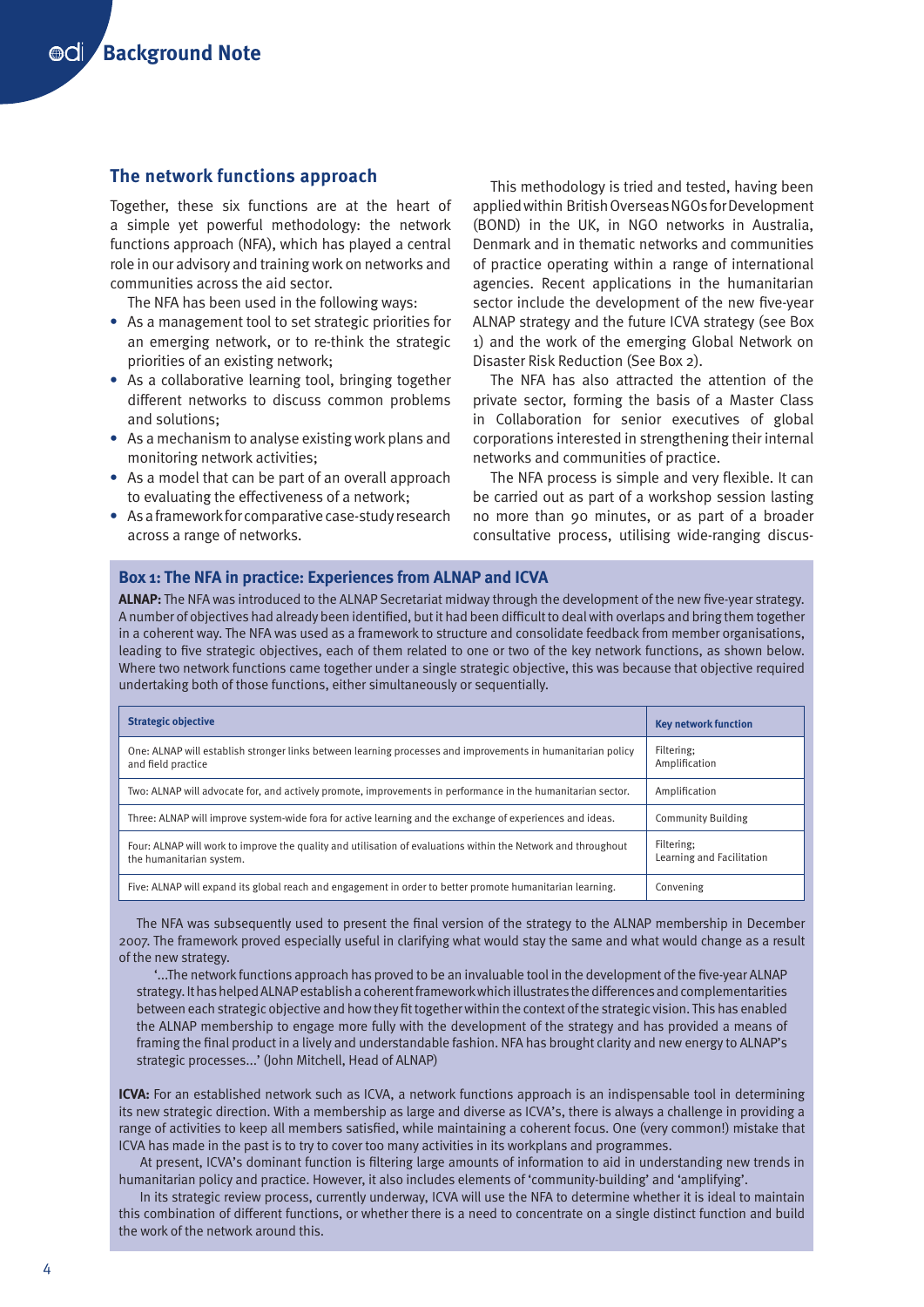#### **Box 2: Applying the NFA to a new network**

The NFA was designed with an existing network in mind, as emerging networks are generally dynamic and unpredictable. However, there is a growing awareness that the basics need to be thought through, especially when the network has wide membership and complex goals, and here the NFA can prove useful.

Thinking through the vision and mission is essential for any new network (step 1). Mapping planned activities to the functions (step 2), and identifying the planned balance of effort (step 3) is also important. Some thinking about the active–support balance of the network may be useful (step 4). Efficiency and effectiveness (step 5) will probably be the least useful, as the network is unlikely to have done enough to have a sense of this during the start-up phase. Reflecting on the vision and mission is a good way to check the relevance of the planned activities to the vision (step 6) while the ideal functional focus would be a useful way to frame early conversations about how the network could better fulfil its vision (step 7). Finally, reflections on what should be done to move the network towards the ideal balance are essential (Step 8). The full NFA process could be applied at some later stage as a way of monitoring and evaluating progress.

The network functions approach was recently applied to the Global Network of Civil Society Organisations for Disaster Reduction, and proved a valuable mechanism to think through the strategic approach of this multifaceted network.

'Understanding the different functions of networks is a very practical way to understand the relative strengths and optimal activities of different networks – I used the approach with national and local alliances whilst in India and people found the different functions a useful way to understand how national and international networks can work together .' (Marcus Oxley, Chairman, Global Network of CSOs for Disaster Reduction)

sions, semi-structured interviews and opinion polls. The amount of time needed depends on the size and scale of the network, and how important it is to reflect on its strategy and functions. We believe that even if the network in question consists of just one part-time coordinator, it is still worth working through some version of this exercise, and doing so regularly.

#### **Steps to applying the NFA**

The following section shows how the six network functions can be applied in a structured, step-by-step process to rethink and reshape the work of an existing network. The approach can also be used at the beginning of a new network (see Box 2 for more on this).

#### **Step 1: Analyse the relevance of the network's vision and mission**

Discuss the vision and mission of the network and their ongoing relevance. Analyse what changes in the wider world and among the membership are making the vision and mission either more or less relevant.

#### **Step 2: Map existing / planned activities against the six functions**

Use the six network functions to reflect on and categorise what the network does, and then map ongoing or planned activities to these functions. Don't worry if some activities fall between functions – just put them under the most relevant heading.

#### **Step 3: Identify the current / planned balance of effort across the six functions**

Allocate 100 marks to the overall effort of the network, and then identify the current (or planned, in the case of a new network) balance of effort of the network by dividing those marks across the different functions in accordance with what the network does. This can be

done in a variety of ways – an approximation of the resources spent on activities that contribute to the different functions is preferred. At least one network has used their budgetary allocation across different functions to determine their balance of effort.

#### **Step 4: For each function, identify how the network role is balanced between 'Agency' or 'Support'**

For each function, determine whether the network exists to provide a Support role – supporting members to perform certain activities – or an Agency role, as an active agent undertaking activities on behalf of the members (for example, as an active Secretariat, or an empowered Board). For most functions, most networks are likely be balanced somewhere between the two extremes of 'Agency' and 'Support' and this should be reflected in the analysis of functions. One useful way of doing this is by using ratios. For example the Agency:Support ratio for the Filtering function of a particular network may be 80:20 because the secretariat has a dedicated information management role that it performs on behalf of members, as well as providing some technical support to the efforts of the network members to gather and categorise information.

Table 1 on the next page shows the framework used to map the functional balance of effort and balance of role of a fictitious network called Diaspora Communities for Better Humanitarian Responses. It shows a network that focuses most of its effort in four of the functions, with half of the effort focused on community building work. In terms of its role with respect to the different functions, this network seems to be more strongly orientated to an Agency role rather than a Support role, meaning that the members charge the network as an independent body to act on their behalf. Interestingly, the network efforts in the Amplifying function are entirely focused on providing Support to members.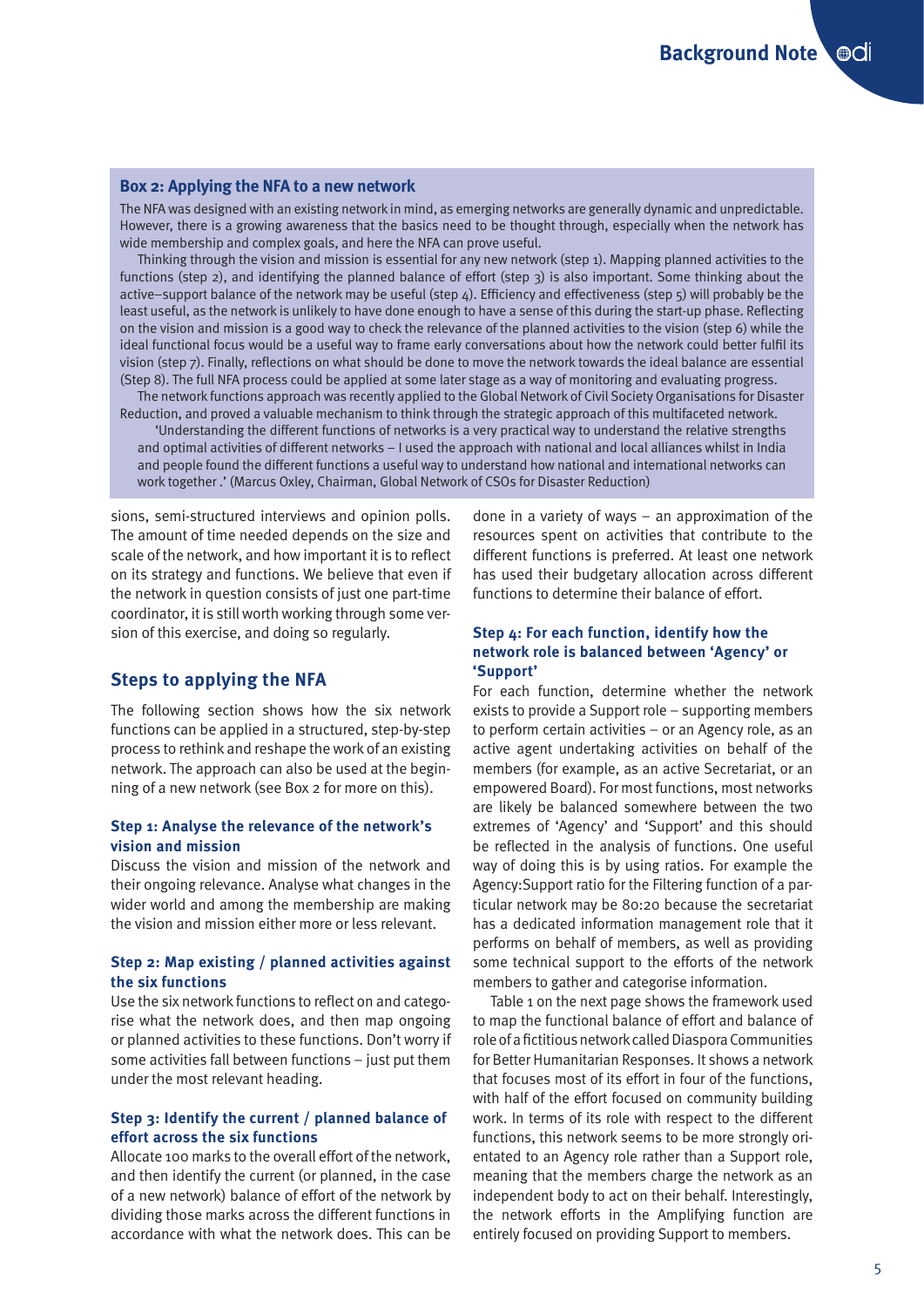#### **Table 1: Mapping the functional focus of a network**

| Name of Network - Diaspora communities for<br>better humanitarian responses                                                                      | Current<br>functional<br>focus<br>$(total = 100$<br>across each<br>function) | Current<br>balance of<br>role<br>(agency:<br>support<br>ratio e.g.<br>80:20 | <b>Efficient</b><br>$(1-5, 5)$<br>high) | <b>Effective</b><br>$(1-5, 5)$<br>high) | <b>Ideal</b><br>functional<br>focus<br>$(total = 100)$ | <b>Ideal</b><br>balance of<br>role<br>(agency:<br>support<br>ratio e.g.<br>80:20 |
|--------------------------------------------------------------------------------------------------------------------------------------------------|------------------------------------------------------------------------------|-----------------------------------------------------------------------------|-----------------------------------------|-----------------------------------------|--------------------------------------------------------|----------------------------------------------------------------------------------|
| <b>Community-building</b> (promote and sustain the<br>values and standards of the group of individuals<br>or organisations)                      | 50                                                                           | 80:20                                                                       |                                         |                                         |                                                        |                                                                                  |
| Filtering (organise and manage information for<br>members which is worth paying attention to)                                                    | 15                                                                           | 80:20                                                                       |                                         |                                         |                                                        |                                                                                  |
| Amplifying (help take new, little-known or little-<br>understood ideas and makes them public, gives<br>them weight or makes them understandable) | 15                                                                           | 0:100                                                                       |                                         |                                         |                                                        |                                                                                  |
| Learning and Facilitating (help members<br>carry out their activities more efficiently and<br>effectively)                                       | 20                                                                           | 100:0                                                                       |                                         |                                         |                                                        |                                                                                  |
| Investing and Providing (offer a means to<br>provide members with the resources they need<br>to carry out their main activities)                 | $\Omega$                                                                     |                                                                             |                                         |                                         |                                                        |                                                                                  |
| <b>Convening</b> (bring together different, distinct<br>people or groups of people)                                                              | $\Omega$                                                                     |                                                                             |                                         |                                         |                                                        |                                                                                  |

#### **Step 5: Rate efficiency and effectiveness**

If efficiency and effectiveness for activities under each function were to be scored from 1 to 5, where 5 is high, what would be the score for each? 'Efficiency' is the time and cost put into activities undertaken as part of a function compared to the outputs, while 'effectiveness' refers to the extent to which objectives were achieved in relation to a function.

Other aspects to consider include: What activities might be performed better, why and how? What activities are performed particularly well, why, and how might this capacity be expanded? The efficiency question may need to take account of the efficiency of the different roles that are played. The effectiveness question may need to take into account the value added for members as a result of the work in different functional areas.

#### **Step 6: Reflect on the vision and mission**

Use this current functional focus to reflect back on the overall network vision and mission, and think about how these might need to change. For example, the network mission may state that its role is to strengthen ties within the NGO relief sector. However, if very little time is spent on this function, or if the role is an active one whereby most of the effort is spent improving relationships between the secretariat and the members, then how relevant is the network to its mission? And should the functional balance change, or should the mission change? Such questions can be used to ensure that the network is in line with its mission.

#### **Step 7: Agree ideal functional focus and role**

Using the discussions and findings in steps 4 and 5 as a starting point, discuss the ideal functional focus of the network, both in terms of what should be done, and how it should be done. It may be that the balance of activities needs to be re-thought from the perspective of what is currently done well, in terms of efficiency and effectiveness, so that those activities are expanded. This may mean doing a different mixture of things, which means changing the balance between different functions. It may be that things are being done effectively, but they are not having the necessary outcomes with regards to benefits to the network members. This may mean doing the same things, but differently – for example, moving from emphasising Support to Agency (or vice versa) for a particular function. What is important is to ensure that there is discussion and agreement on the ideal focus and role from across the network membership. For certain decisions, it may be the case that agreement cannot be reached, in which case the NFA can be used to provide a clear argument as to why this is the case. It should be clear from the above that good facilitation and communications skills are a must for anyone planning to use the NFA in earnest.

It is vital that once the ideal functional focus has been agreed, the network then uses this to revisit and revise its vision and mission. It is also important to reflect on the role of the network in terms of providing support to members or as an agent in its own right.

Table 2 shows the completed table for the fictional network. It shows wide variation in the Efficiency and Effectiveness of the different functions, with the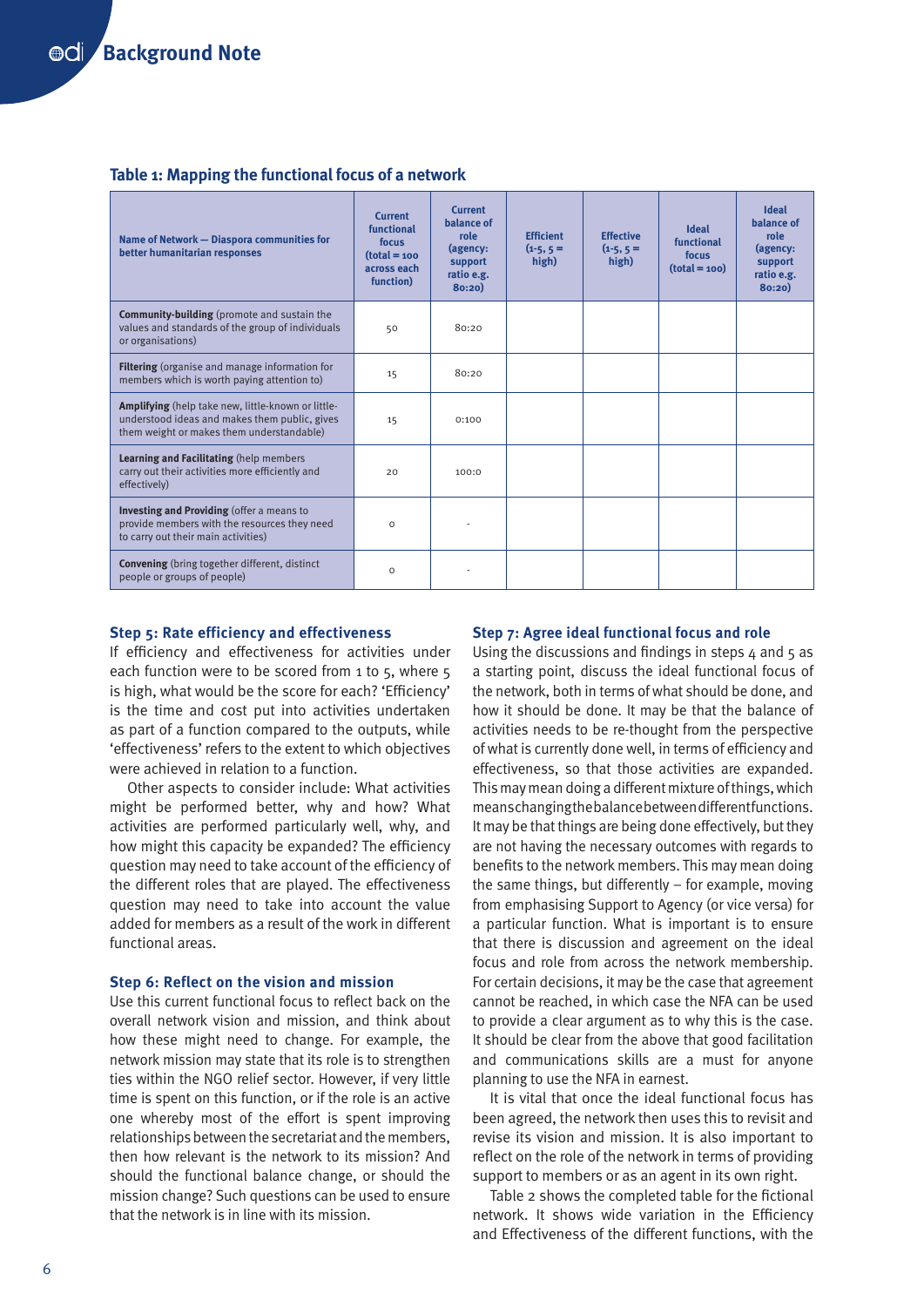#### **Table 2: Establishing the ideal functional focus**

| Name of Network - Diaspora communities for<br>better humanitarian responses                                                                       | Current<br>functional<br>focus<br>$(total = 100$<br>across each<br>function) | Current<br>balance of<br>role<br>(agency<br>support<br>ratio e.g.<br>80:20 | <b>Efficient</b><br>$(1-5, 5)$<br>high) | <b>Effective</b><br>$(1-5, 5)$<br>high) | <b>Ideal</b><br>functional<br>focus<br>$(total = 100)$ | <b>Ideal</b><br>balance of<br>role<br>(agency:<br>support<br>ratio e.g.<br>80:20) |
|---------------------------------------------------------------------------------------------------------------------------------------------------|------------------------------------------------------------------------------|----------------------------------------------------------------------------|-----------------------------------------|-----------------------------------------|--------------------------------------------------------|-----------------------------------------------------------------------------------|
| <b>Community-building</b> (promote and sustain the<br>values and standards of the group of individuals<br>or organisations)                       | 50                                                                           | 80:20                                                                      | $\overline{2}$                          | $\overline{2}$                          | 10                                                     | 20:80                                                                             |
| Filtering (organise and manage information for<br>members which is worth paying attention to)                                                     | 15                                                                           | 80:20                                                                      | 3                                       | 3                                       | 15                                                     | 80:20                                                                             |
| Amplifying (helps take new, little-known or little-<br>understood ideas and makes them public, gives<br>them weight or makes them understandable) | 15                                                                           | 0:100                                                                      | $\overline{2}$                          | $\mathbf{1}$                            | $\Omega$                                               |                                                                                   |
| Learning and Facilitating (help members<br>carry out their activities more efficiently and<br>effectively)                                        | 20                                                                           | 100:0                                                                      | 4                                       | 5                                       | 50                                                     | 50:50                                                                             |
| Investing and Providing (offer a means to<br>provide members with the resources they need<br>to carry out their main activities)                  | $\Omega$                                                                     |                                                                            |                                         |                                         | 15                                                     | 100:0                                                                             |
| <b>Convening</b> (bring together different, distinct<br>people or groups of people)                                                               | $\Omega$                                                                     |                                                                            |                                         |                                         | 10                                                     | 50:50                                                                             |

Learning and Facilitating role coming out on top. Based on this and the other discussions, the table indicates that there has been a decision to shift the focus of the network towards Learning and facilitating, with the Amplifying function being dropped altogether. The Community-building function, the previous dominant function, has been significantly reduced. Additional effort will be expended in Investor-providing and Convening. We can also see, by reading across the Ideal balance of roles, that the network hopes to get a more even balance between Agency and Support roles than it has had previously.

#### **Step 8: What is needed to move from the existing focus and role to the ideal focus and role?**

Once the ideal focus and role is decided, a practical question must be asked: how will these changes be achieved? What kinds of changes are needed in terms of resources, capacities, structure, membership or otherwise (see Box 3)? What can be done to make these changes possible? What are the interdependencies, synergies and trade-offs between the different functions, and how can these be best utilised? For example, if a network is focused on Learning and Facilitating and Community-building, are there activities that enable both functions to be fulfilled simultaneously? What are the risks and what contingency measures need to be put into place? It is important to note that technological innovations have the potential to transform networks, but that – no matter how advanced – they should be seen as a networking tool and not an end in themselves.

## **Box 3: Things that might need to change to move from current to ideal**

Agency or support: Does the network perform these functions itself, or do the members perform the functions? How should this change, if at all?

Localisation and scope: Where are the network and its members located, both physically and 'thematically'?

Membership: Who are the network's members and how are they related to each other?

Governance: What are the behaviours and processes in place that govern its short and long term functioning?

Resources: Does the network have access to all the inputs necessary for its functioning? Resources include:

- Capacity and skill: Do the network and the network members have the capacity and skills necessary to carryout their functions and tasks?
- Communications: Does the network have appropriate communication strategies to carry out its functions, thus amplifying messages outwardly or sharing messages and information within the institution?

External environment: What are the external influences affecting the network?

Strategic and adaptive capacity: Is the network capable of managing changes and shocks in the internal and external environments? Does it depend on others (partners, networks, donors) to manage those changes?

**Source:** Adapted from Mendizabal (2006b)